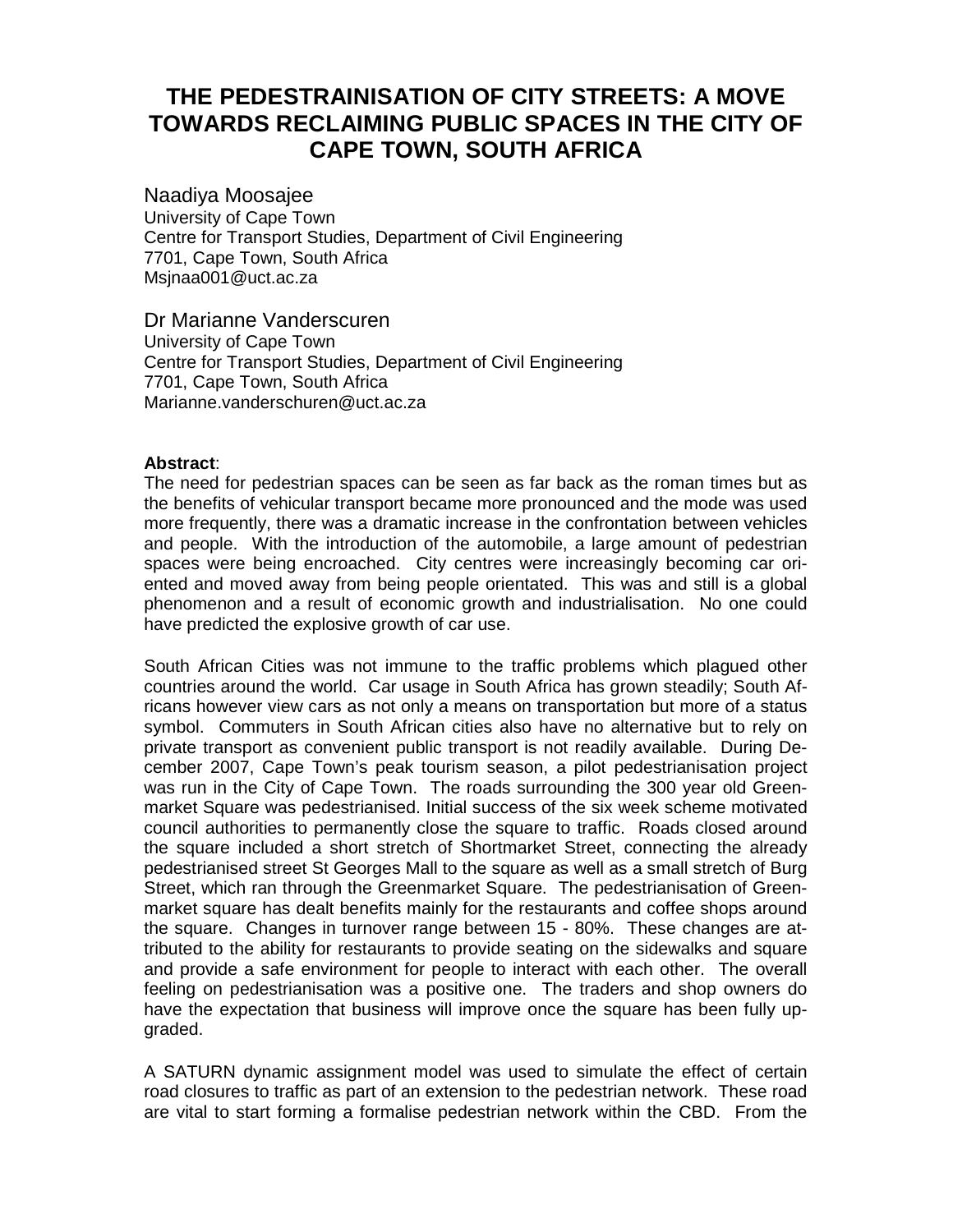results, the better road closure is that of Long Street, a vibrant road within the CBD, which has both an active night life as well as large foot traffic during the day. The road is currently being used as a shortcut through the City and is ideal for pedestrianisation.

**Key Words**: Pedestrianisation, transport modelling, economic impacts

### **1 Introduction**

The need for pedestrian spaces can be seen as far back as the roman times when Julius Caesar had to ban carts and chariots from the streets of Rome from sunrise to sunset due to the conflict between pedestrians and wheeled traffic. Similarly, the forum in Pompeii was banned to all modes of transport other than walking (Hass-Klau, 1990). But as the benefits of vehicular transport became more pronounced and the mode was used more frequently, there was a dramatic increase in the confrontation between vehicles and people.

With the introduction of the automobile, a large amount of pedestrian spaces were being encroached. City centres were increasingly becoming car oriented and moved away from being people orientated. This was and still is a global phenomenon and a result of economic growth and industrialisation. No one could have predicted the explosive growth of car use.

By the late 1950s, European cities were suffering significantly due to their radial street geometry, with an increase in congestion, pollution and a decrease in the state of the urban fabric. It became increasingly clear that private vehicles had to be barred from entering the city, especially the historic core, which was characterised by narrow streets. In the 70's a movement started in Europe to reclaim public spaces from the private vehicle. By 1975, most major European Cities banned cars from historic and retail areas within the CBD. Public areas were revitalised and as a result cold and dormant cities become alive with people.

South African Cities was not immune to the traffic problems which plagued other countries around the world. Car usage in South Africa has grown steadily, and congestion levels rival those in US cities. South Africans however view cars as not only a means on transportation but more of a status symbol. In many instances, commuters in South African cities also have no alternative but to rely on private transport as convenient public transport is not readily available.

In the 1970s, South African engineers and planners realised that congestion was a major problem in the City Centres and as such put together plans to pedestrianise historic quarters, especially in the City of Cape Town. Included in these plans was to create Pedestrian Squares in the historic quarter and link the squares with pedestrian walkways. One of the proposed pedestrian squares was Greenmarket Square,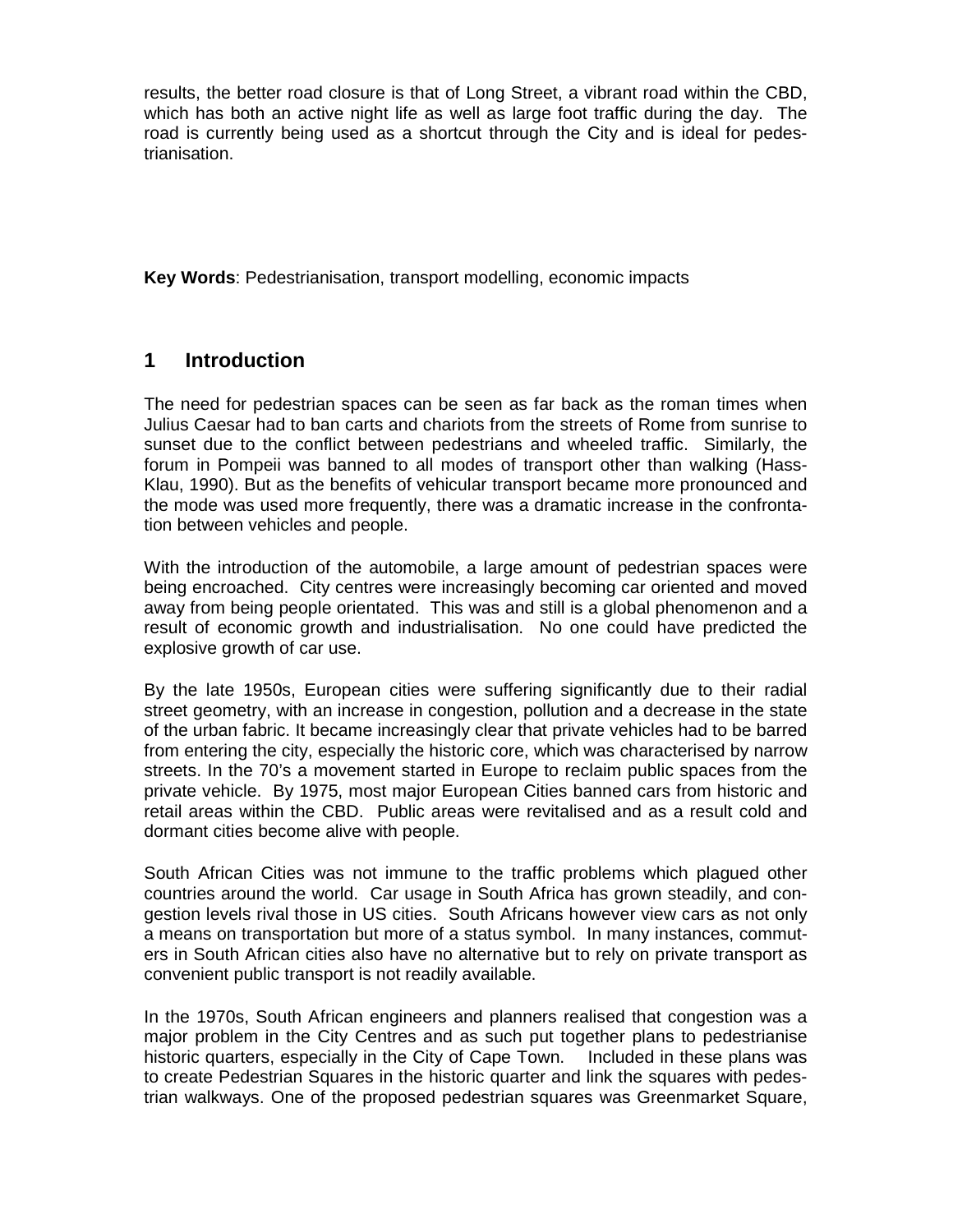with adjacent Shortmarket and Longmarket Streets being closed to vehicular traffic. Unfortunately, these plans were never implemented and the only pedestrian precinct in the City of Cape Town was implemented in the 1980s at St Georges Mall, a short pedestrianised street in the heart of Cape Town.

During December 2007, Cape Town's peak tourism season, a pilot pedestrianisation project was run in the City of Cape Town. The 300 year old area earmarked for pedestrianisation, known as Greenmarket Square, is located in the heart of the CBD and has a colourful history. Greenmarket Square first served as a slave market, then became a fruit and vegetable market and in the 1950's became a parking lot. In the 1980's its potential was recognized and was converted into an informal trading area two days a week and its potential grew, but it stilled remained a parking lot on days when it was not occupied by the popular flee market. Initial success of the six week scheme motivated council authorities to permanently close the square to traffic. Roads closed around the square included a short stretch of Shortmarket Street, connecting the already pedestrianised street St Georges Mall to the square as well as a small stretch of Burg Street, which ran through the Greenmarket Square as shown in **Figure 1**.

The City of Cape Town has earmarked a total of R300 million to uplift the square, including formalising and downsizing the informal traders, constructing better ablution facilities, street furniture and constructing a stage on the square for night time concerts and other events.



#### **Figure 1: Extent of Road Closures in the City of Cape Town**

One of the most important points arising from the report in 1975 was that pedestrian schemes cannot be effective if existing traffic is ignored. In 1975, 34160 cars were entering the City Centre in the peak hour, in 2007, there were over 170 000 cars en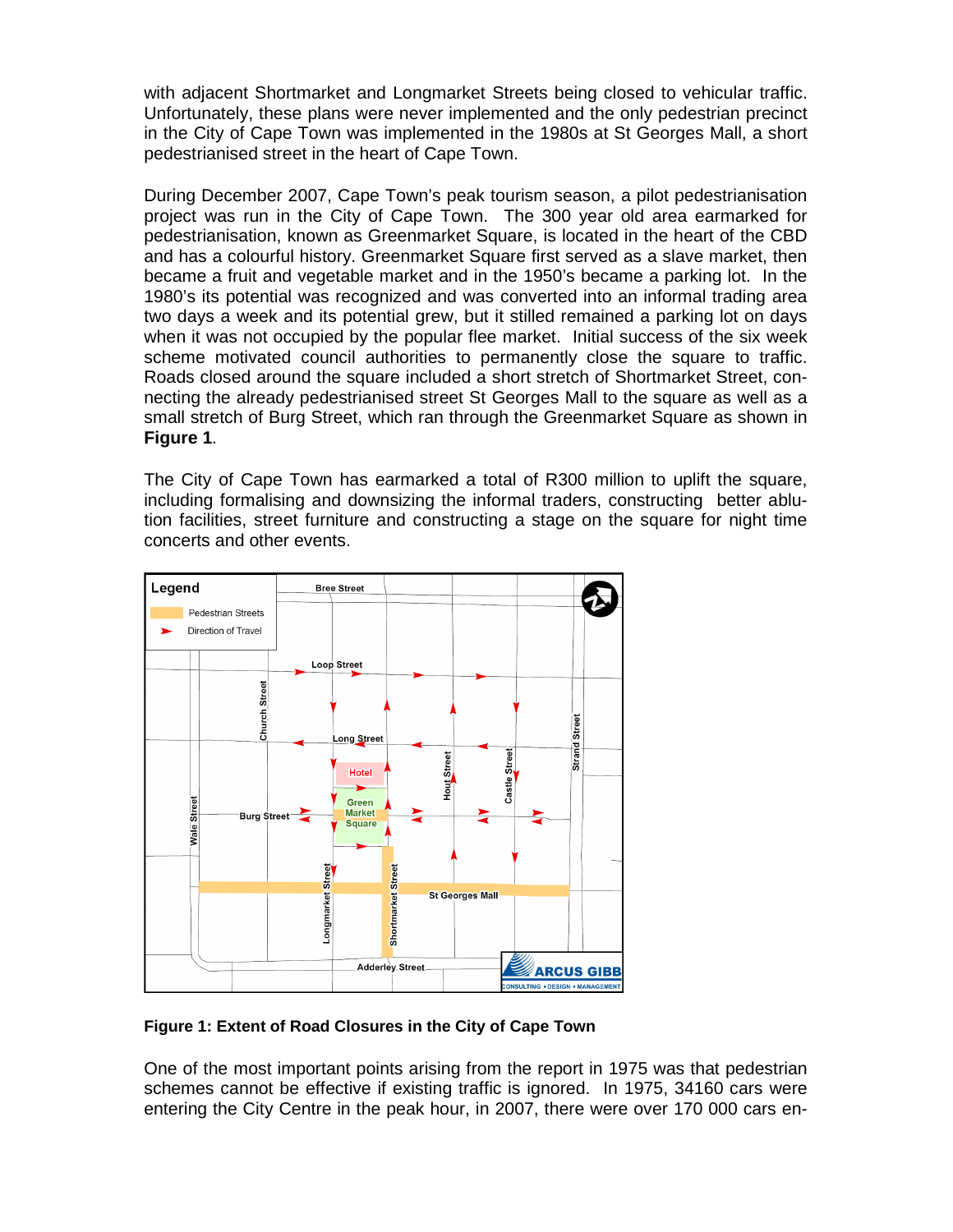tering the CBD, leading to even greater congestion. The City of Cape Town still has no effective public transport and vehicular traffic in the CBD has increased by about 500% over the last 25 years. One cannot merely close internal CDB roads without knowing the impact on the rest of the network. As such a Saturn dynamic reassignment model was set up for the entire Cape Town CBD to determine the effect on the Inner City road network as well as the effect an extension of the scheme will have on the traffic in the CBD. A survey of the traders on the square and shop owners, with frontages on the square, was conducted six months after the initial scheme to determine the effect pedestrianisation had on their turnover as well as their perception pedestrianisation of Greenmarket Square.

## **2 Stakeholder Survey and Transport Modelling**

#### **2.1 Stakeholder Survey**

A survey was conducted six months after the initial pedestrianisation scheme was implemented. The survey group included all formal business owners and restaurateurs around the square as well as a random selection of informal traders which currently trade daily on the square. These traders sell anything from African Curios to Tshirts and CDs and cater more for the tourist rather than the locals. Everyone in the survey group was on the square for longer than one year.

The survey was designed to establish if there were any direct economics benefits due to pedestrianisation as well as the perception of pedestrianisation of the various stakeholders on the square. The indicator used to measure the economic benefits was a change in turnover. Respondents also gave what they felt were the attributing factors to changes in their turnover. The Respondents were also asked how they felt about pedestrianisation of the square and if they thought it was positive change or a negative change.

#### **2.1.1 Results from the Stakeholder Survey**

The results of the survey are given in Table 1 and 2 show that there is the scheme has not benefited everyone on Greenmarket Square. The worst affected are the informal traders.

|                             |                 | No     |           |        |        |         |
|-----------------------------|-----------------|--------|-----------|--------|--------|---------|
| <b>Sector</b>               | <b>Decrease</b> | Change | $0 - 25%$ | 26-50% | 51-75% | 76-100% |
| <b>Fast Food/Restaurant</b> | $0\%$           | 0%     | 50%       | 17%    | 17%    | 17%     |
| Goods                       | 50%             | 50%    | 0%        | 0%     | 0%     | $0\%$   |
| Informal Trader             | 43%             | 43%    | 14%       | 0%     | $0\%$  | 0%      |
| Overall                     | 30%             | 39%    | 17%       | 4%     | 4%     | 4%      |

Table 1: Percentage change in turnover for businesses on Greenmarket Square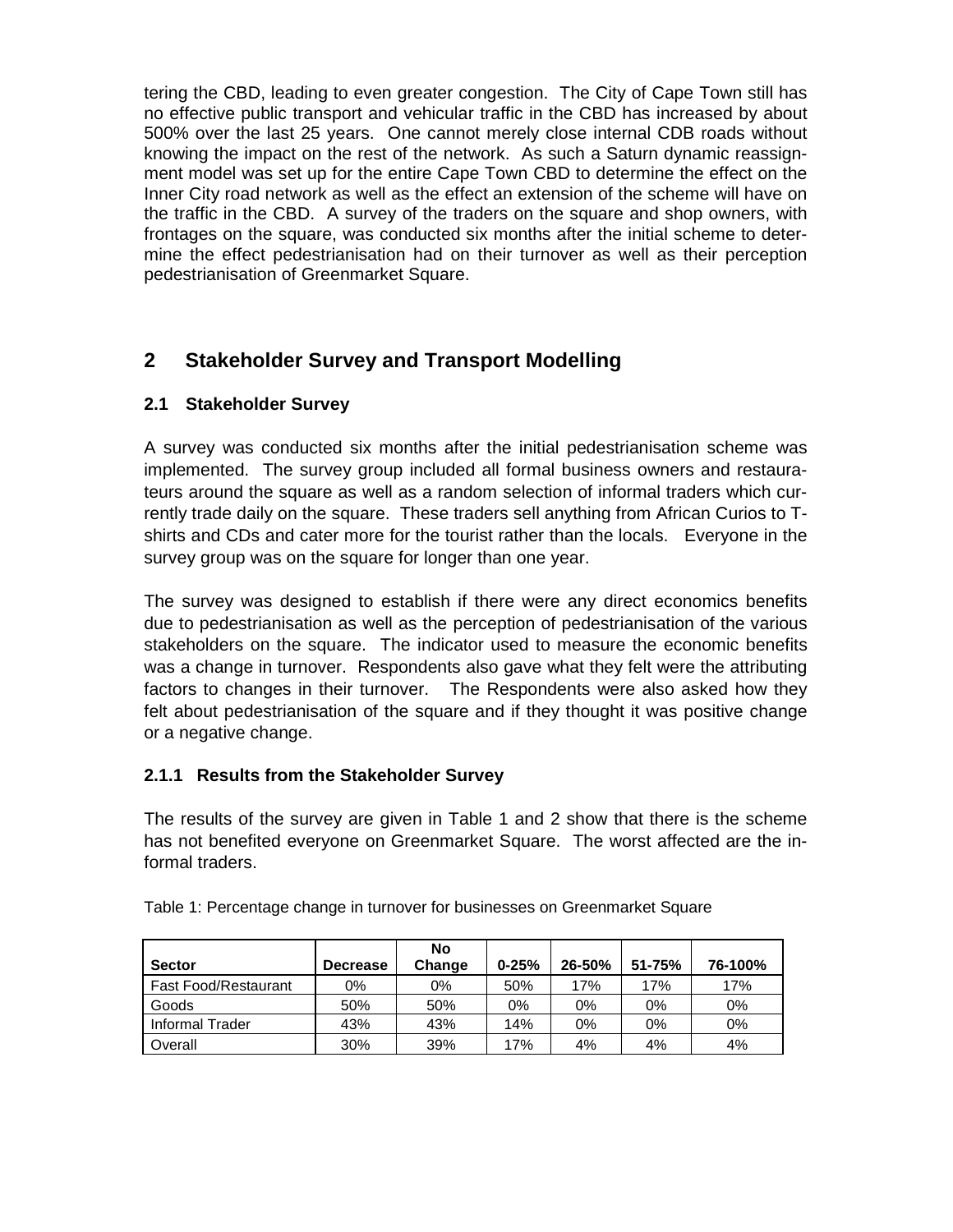The group that has benefited the most from the scheme is the fast food and restaurant establishments around the square. Owners attribute the increases in turnover to the ability to provide seating on the sidewalks and square outside their restaurants. During the summer months this area is vibrant, and attracts a lot of locals and tourists alike. In this aspect, Cape Town's pedestrianisation scheme does follow the global trend.

There are about one hundred traders on Greenmarket Square, and their stalls are tightly packed on the centre of the square as can be seen in **Figure 2**. They bring in their goods at 5am and take tier goods away again in the evening. There is currently no storage facility on the square for these traders. Many of them sell the same African curios and there is little diversity in the goods on sale. The traders cater rather for the tourist market than the locals. Traders attribute the decrease in turnover to fewer tourist buses coming to the square due to the road closures.

| <b>Sector</b>               |      | Positive   Indifferent   Negative |       |  |
|-----------------------------|------|-----------------------------------|-------|--|
| <b>Fast Food/Restaurant</b> | 100% | $0\%$                             | $0\%$ |  |
| Goods                       | 50%  | $0\%$                             | 50%   |  |
| <b>Informal Trader</b>      | 23%  | 23%                               | 54%   |  |
| Overall                     | 48%  | 13%                               | 39%   |  |



**Figure 2: Greenmarket Square shortly before pedestrianisation scheme (SA Tourism, 2007)** 

**2.2 Saturn Modelling**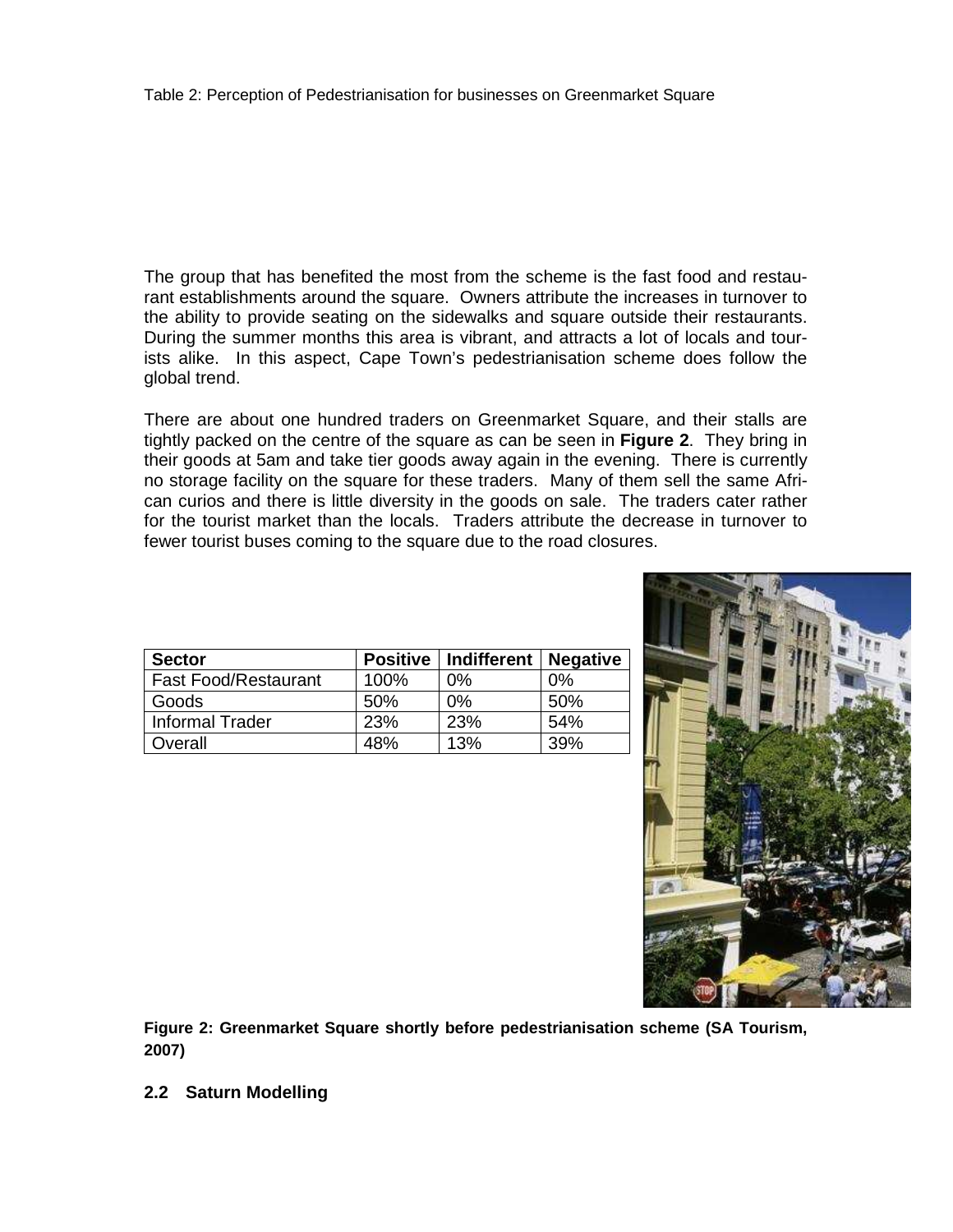A SATURN dynamic reassignment model was coded for the entire CBD for the City of Cape Town. The model was used to test various road closure scenarios including the current pedestrianisation scheme on Greenmarket Square. There were two scenarios tested, the first scenario is closures of Longmarket and Shortmarket Streets. These streets run adjacent to the square. There are also fewer access garages on Shortmarket Street and as such access and deliveries would not be adversely affected. Both these streets link the already pedestrianised St Georges Mall with Greenmarket Square.

The model was also used to test the effect on the inner city traffic if the pedestrianisation scheme was extended to include Long Street and the Long Street was closed from Strand Street to Whale Street. This particular segment was planned as part of the City of Cape Towns Pedestrianisation Scheme in 1975. Both during the day and at Night, Long Street is bustling with people and is the heart of the Cape Town CBD. It was many restaurants and cafes along the street as well as many clubs, making it a hot spot for both locals and tourist alike. It is currently a one-way couplet scheme with Loop Street (see Figure 1). It has parking on either side of the road and pedestrians often have to compete with speeding vehicular traffic. During the day, Long Street is used as a shortcut through the City.

 Long Street has also been identified as a possible pedestrian route for the 2010 World Cup, and is planned to closed and converted into a transit mall for the City of Cape Town's new Bus Rapid Transit System. The intention of the model was to test the closure of Long Street and how traffic is then reassigned on the network. The model was used to identify hotspots and predict the extent of the congestion due to the closure of Long Street.

#### **2.2.1 Results from the Transport Modelling**

Three key indicators were used to compare the base model with the two scenarios. These are the average delay experienced by a vehicle on the link, the vehicle / capacity ratio on the link, which indicates a level of congestion and the level of operation of the link and the average vehicle queue measure in passenger car units (PCU). These are summarised in Table 3.

| <b>Scenario</b>                       | DELAY(s)     |        | V/C          |        | AVE QUEUE (PCU) |        |
|---------------------------------------|--------------|--------|--------------|--------|-----------------|--------|
| Link                                  | Buitengracht | Strand | Buitengracht | Strand | Buitengracht    | Strand |
| <b>Base Year</b>                      | 56           | 5      | 102          | 31     | 14              |        |
| Shortmarket/Longmarket                | 250          | 129    | 112          | 70     | 74              | 35     |
| <b>Long Street</b>                    | 117          | 10     | 58           | 77     | 28              | 4      |
| <b>Change due to Shortmar-</b>        |              |        |              |        |                 |        |
| ket/Longmarket Closure                | 446%         | 2580%  | 110%         | 226%   | 529%            | 3500%  |
| <b>Change due to Long Street Clo-</b> |              |        |              |        |                 |        |
| sure                                  | 209%         | 200%   | 57%          | 248%   | 200%            | 400%   |

From the results, the closure of Shortmarket and Longmarket Street show a greater delay for vehicles on the links, an increase in links being overcapacity as well as more cars queuing on a link. The CBD is worst affected by those road closures